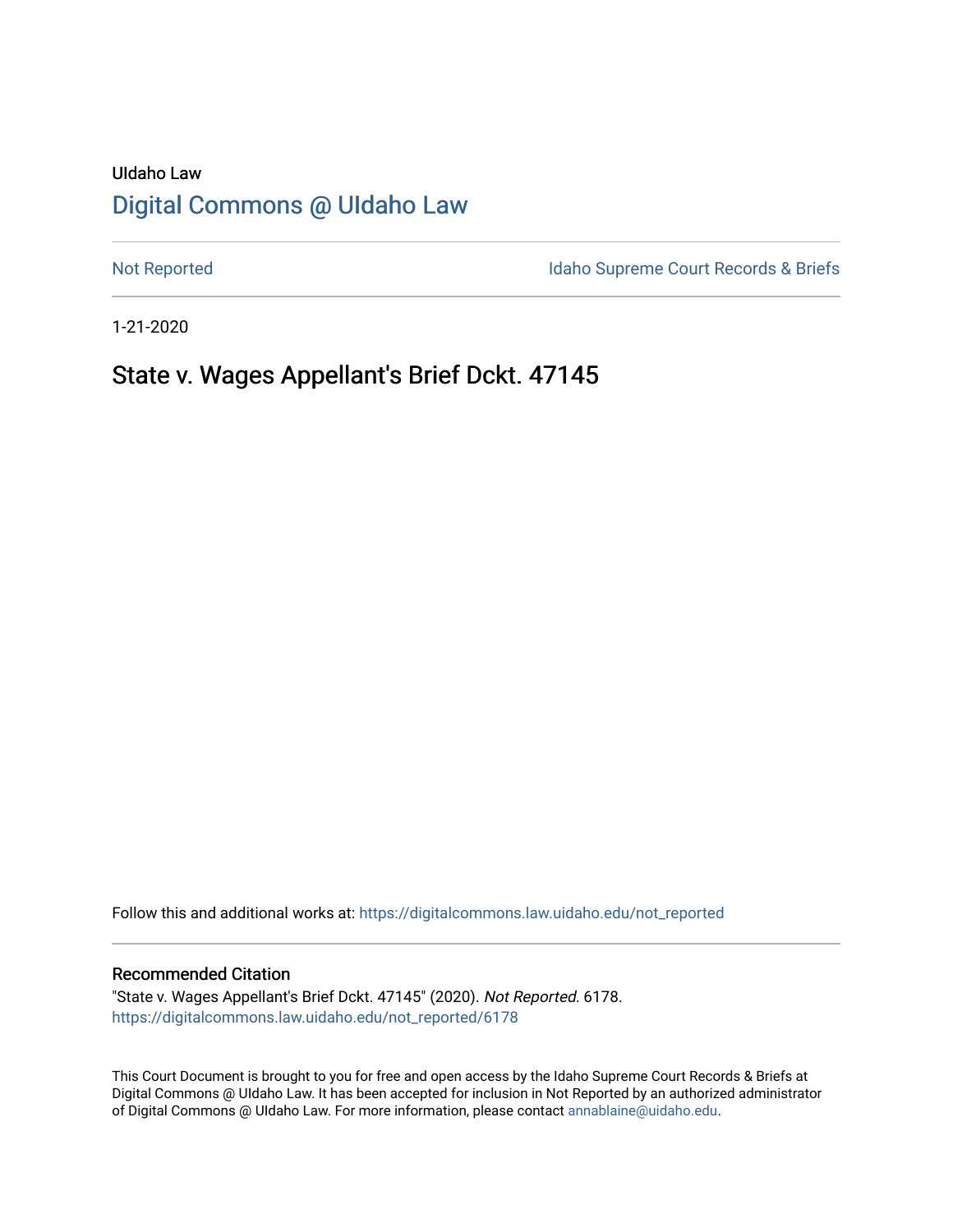Electronically Filed 1/21/2020 8:15 AM Idaho Supreme Court Karel Lehrman, Clerk of the Court By: Brad Thies, Deputy Clerk

ERIC D. FREDERICKSEN State Appellate Public Defender I.S.B. #6555

JASON C. PINTLER Deputy State Appellate Public Defender I.S.B. #6661 322 E. Front Street, Suite 570 Boise, Idaho 83702 Phone: (208) 334-2712 Fax: (208) 334-2985 E-mail: documents@sapd.state.id. us

### IN THE SUPREME COURT OF THE STATE OF IDAHO

| STATE OF IDAHO,       |                             |
|-----------------------|-----------------------------|
| Plaintiff-Respondent, | NO. 47145-2019              |
|                       | ADA COUNTY NO. CR01-19-1498 |
| V.                    |                             |
| KEVIN WAYNE WAGES,    | <b>APPELLANT'S BRIEF</b>    |
| Defendant-Appellant.  |                             |

## STATEMENT OF THE CASE

Nature of the Case

Kevin Wages pied guilty to possession of methamphetamine based upon his possessing a syringe that he admitted he used to inject methamphetamine. Mr. Wages asserts that his unified sentence of seven years, with two years fixed, is excessive in light of the mitigating factors that exist in his case.

## Statement of the Facts & Course of Proceedings

In January of 2019, an officer with the Meridian Police Department saw Mr. Wages sitting in a car in a hotel parking lot, and the officer approached Mr. Wages as he got out of the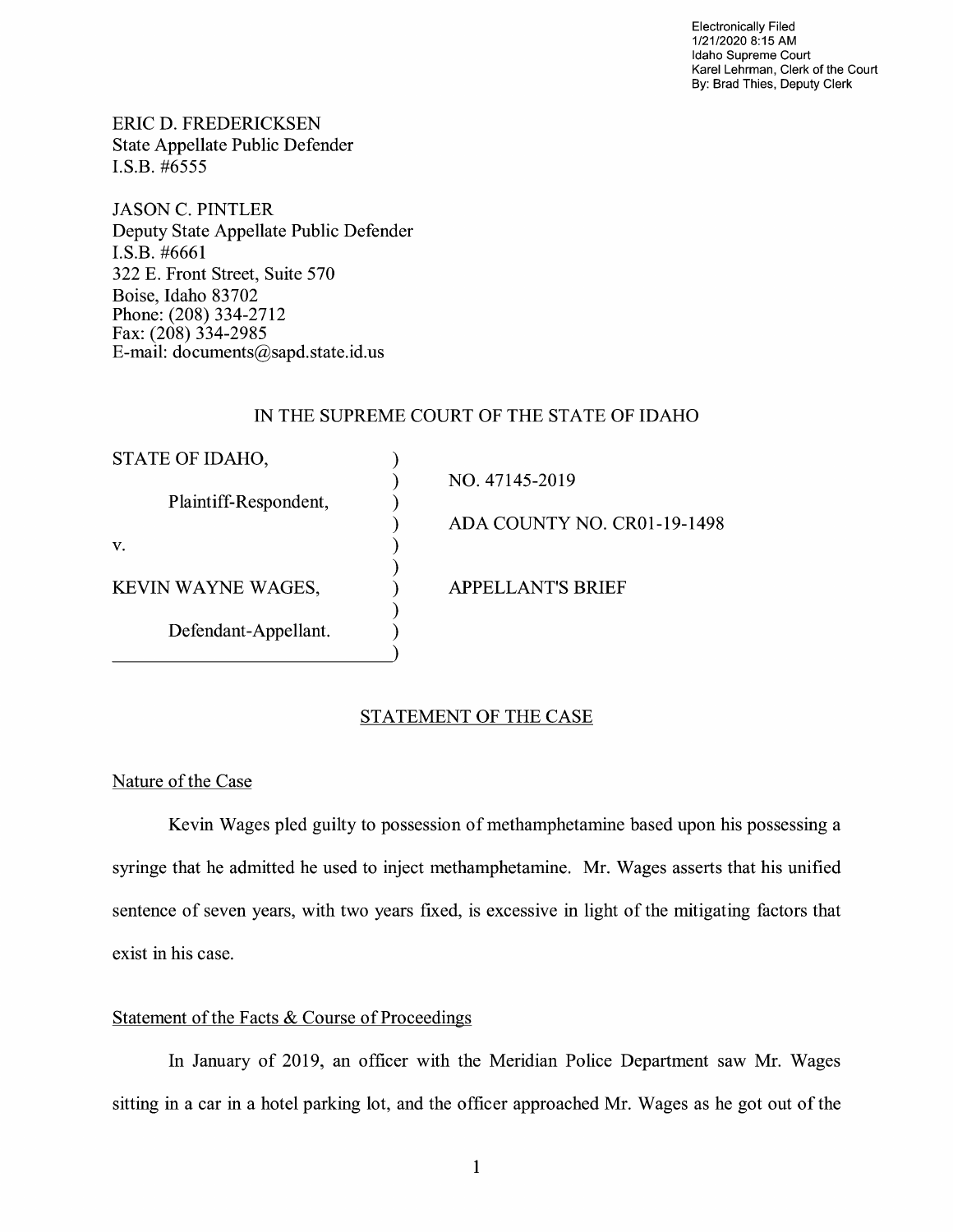car.  $(PSI, p.143.)$ <sup>1</sup> Mr. Wages, who was on parole at the time, consented to the search of his person and the officer discovered a marijuana roach in his pocket. (PSI, p.143.) Mr. Wages informed the officer that he also had a syringe concealed in his jacket pocket, and admitted that he had used the syringe to inject methamphetamine. (PSI, p.143.) A subsequent search of the vehicle revealed marijuana, psilocybin mushrooms, methamphetamine, and a pistol. (PSI, pp.143-44.) The State filed an amended criminal complaint charging Mr. Wages with possession of methamphetamine, possession of marijuana in excess of three ounces, unlawful possession of a firearm, and misdemeanor possession of psilocybin mushrooms, and possession of drug paraphernalia. (R., pp.17-18.) Mr. Wages waived his right to a preliminary hearing, was bound over into the district court, and an information was filed charging him with the above crimes. (R., pp.16, 19-20, 26-27.)

While Mr. Wages readily admitted to possessing the marijuana roach and the syringe he used to inject methamphetamine that were on his person, he denied knowledge or possession of the items found in the vehicle, as he just rode in the car to the hotel where he was arrested. (Tr. Sent., p.7, L.3 – p.8, L.4.) Mr. Wages entered into a plea agreement with the State, pleading guilty to possession of methamphetamine, and the State agreed to dismiss the remaining charges and to not file a persistent violator enhancement.  $(R., pp.38-49; Tr. Plea, p.5, L.10 - p.11, L.23.)$ During the sentencing hearing, the State asked the district court to impose a unified term of seven years, with three years fixed (Tr. Sent., p.5, Ls.9-11), while Mr. Wages asked the court to impose a suspended unified term of five years, with two years fixed, and to place him on probation (Tr. Sent., p.8, Ls.9-10). The district court orally pronounced a unified sentence of

 $1$  Citations to the Presentence Investigation Report and its attached documents will use the designation "PSI" and will include the page number associated with the 250-page electronic file containing those documents.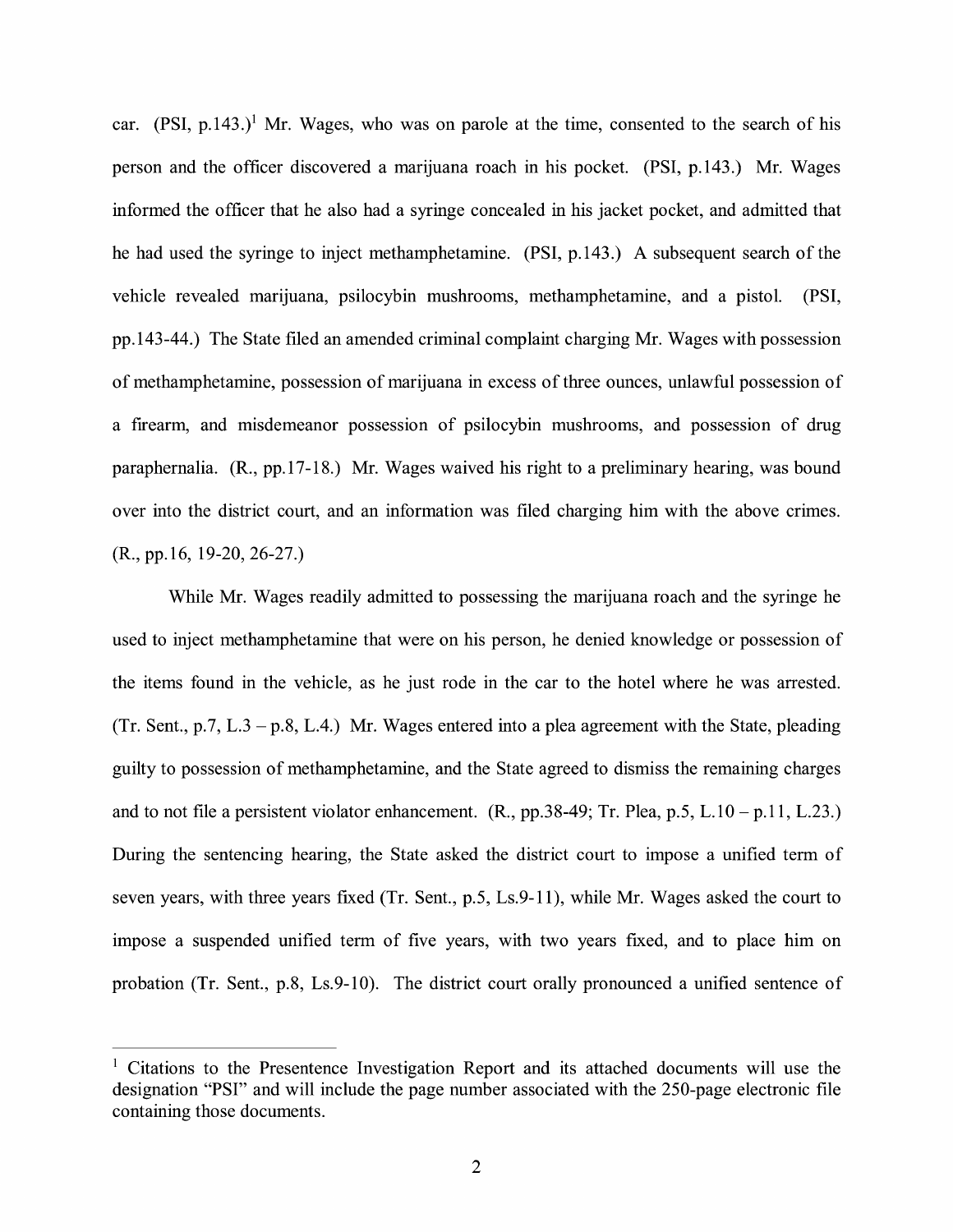seven years, with two years fixed, to run consecutively to his previously imposed sentence. (Tr. Sent., p.14, Ls.5-10.)<sup>2</sup> Mr. Wages filed a timely Notice of Appeal. (R., pp.52-58.)

#### **ISSUE**

Did the district court abuse its discretion by imposing upon Mr. Wages a unified sentence of seven years, with two years fixed, as that sentence is excessive in light of the mitigating factors present in his case?

#### ARGUMENT

## The District Court Abused Its Discretion By Imposing Upon Mr. Wages A Unified Sentence Of Seven Years, With Two Years Fixed, As That Sentence Is Excessive In Light Of The Mitigating Factors Present In His Case

Mr. Wages asserts that, given any view of the facts, his unified sentence of seven years, with two years fixed, is excessive. Where a defendant contends that the sentencing court imposed an excessively harsh sentence, the appellate court will conduct an independent review of the record considering the nature of the offense, the character of the offender, and the protection of the public interest. The governing criteria or objectives of criminal punishment are: (1) protection of society; (2) deterrence of the individual and the public generally; (3) the possibility of rehabilitation; and ( 4) punishment or retribution for wrongdoing.

Mr. Wages was released on parole in May of 2018, following a 2014 felony eluding conviction, and he relapsed into drug use about six months after his release. **(PSI,** pp.2-3.) He has a long history of substance abuse issues, all stemming from the abuse he endured as a child. Mr. Wages was "physically, emotionally, and sexually abused by multiple people from ages 5- 13," and he recognizes that he needs help for these issues. (PSI., p.73.) He was introduced to

 $2$  The Judgment of Conviction states that Mr. Wages' sentence is a unified term of five years, with two years fixed. (R., pp.52-55.)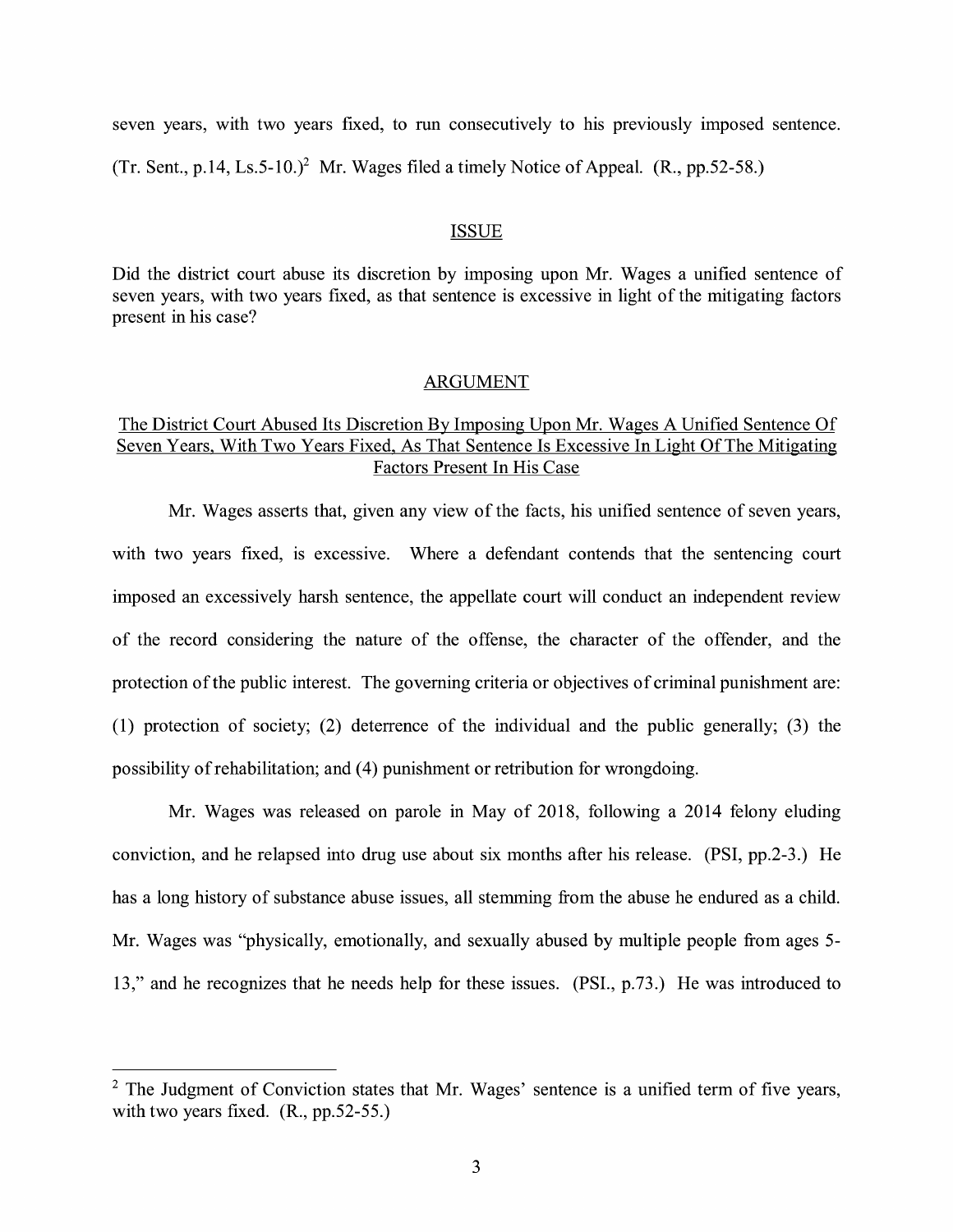alcohol and marijuana by his mother when he was just 5 years old, methamphetamine at age 7 by his parents, heroin at age 10, and his uncles introduced him to cocaine at age 10. (PSI, p.25.)

Mr. Wages also suffers from mental health problems. His past diagnoses include schizophrenia and attention deficit hyperactivity disorder, and he has a current diagnosis of bipolar disorder. **(PSI,** pp.72, 89.) Mr. Wages has gained insight into how his mental health problems and substance abuse issues interact. He recognizes that his mental health is much improved when he is not using illegal drugs, and he realizes that getting treatment for his mental health issues is necessary for him to ultimately reach his goal of living a drug-free life. **(PSI,**  pp.3-4, 89; Tr. Sent., p.9, L.20 – p.11, L.12.) Prior to his sentencing hearing, Mr. Wages had already made progress towards his recovery by establishing a plan to obtain treatment for both his substance abuse issues and for his mental health problems, through community-based treatment programs. (Tr. Sent.,  $p.8$ ,  $L.23 - p.9$ ,  $L.20$ .)

Mr. Wages expressed his remorse for his actions and a desire for treatment. (Tr. Sent., p.9, L.17 -p.12, L.1; PSI, p.2.) Mr. Wages expressed that he was "ashamed of his behavior and that he hurt his wife and family." (PSI, p.2.) Even though Mr. Wages' addiction stemmed from his own family introducing him to alcohol and drugs at an age when children should be learning their ABCs, Mr. Wages recognized that there was no one to blame for his actions but himself, and though he knows he has a tough road ahead of him, he is striving for recovery. (Tr. Sent.,  $p.9, L.20-p.12, L.1.$ 

Idaho Courts recognized that substance abuse and mental health issues, coupled with a desire for treatment, and remorse for one's conduct, are all mitigating factors that should counsel a sentencing court to impose a less-severe sentence. *See State v. Nice,* 103 Idaho 89 (1982); *Hollon v. State,* 132 Idaho 573 (1999); *State v. Alberts,* 121 Idaho 204 (Ct. App. 1991). In light